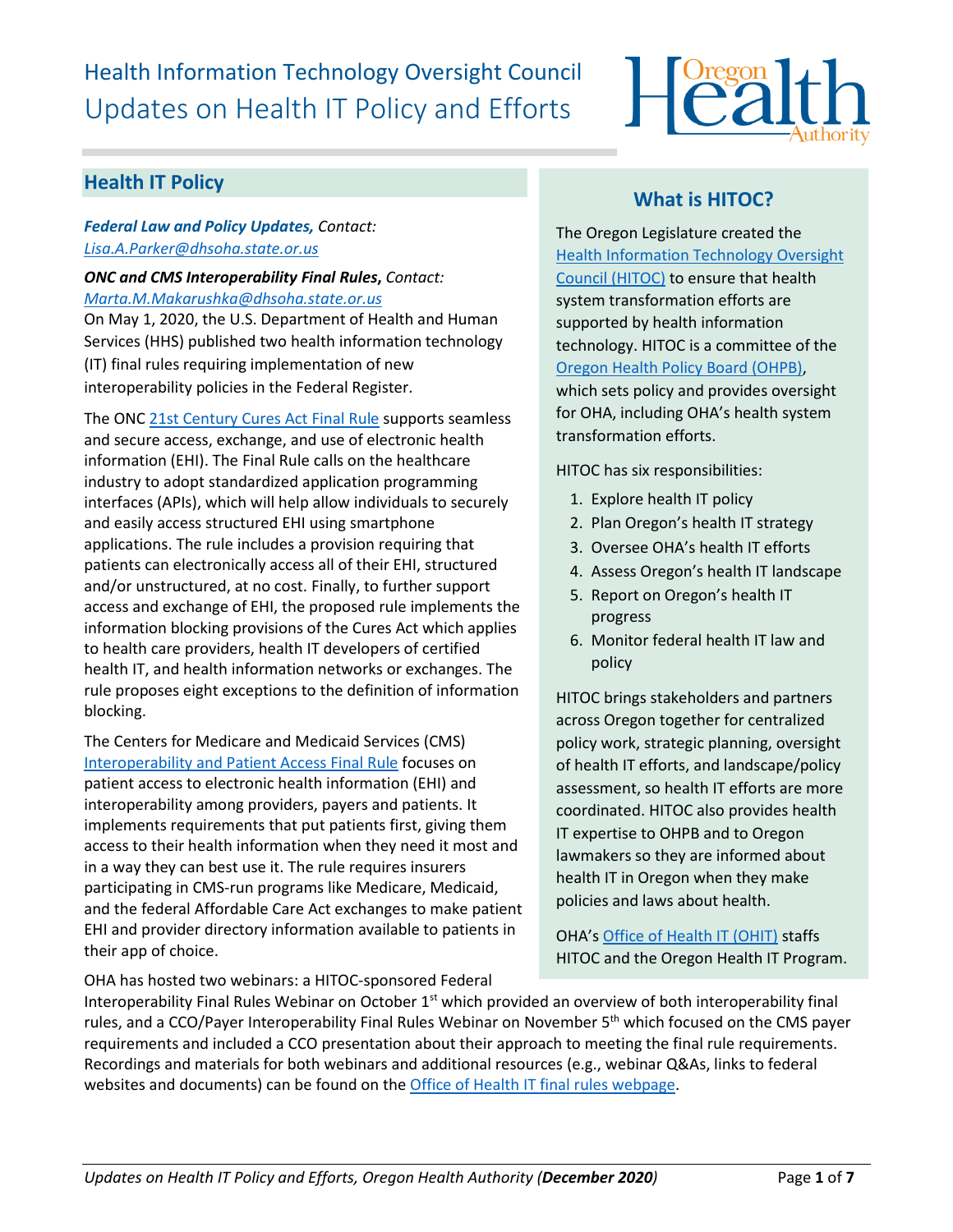### *Final [Federal Health IT Strategic Plan](https://www.healthit.gov/topic/2020-2025-federal-health-it-strategic-plan)*

HHS, led by the ONC, published the final [2020-2025 Federal](https://www.healthit.gov/topic/2020-2025-federal-health-it-strategic-plan)  [Health IT Strategic Plan](https://www.healthit.gov/topic/2020-2025-federal-health-it-strategic-plan) on October 30, 2020. This plan was informed by nearly 100 public comment submissions and was developed in collaboration with over 25 federal organizations. It is intended to guide federal health information technology (IT) activities, and explains how the federal government intends to use health IT to:

- 1. Promote Health and Wellness;
- 2. Enhance the Delivery and Experience of Care;
- 3. Build a Secure, Data-Driven Culture to Accelerate Research and Innovation; and
- 4. Connect Healthcare with Health Data.

## *Oregon Law and Policy Updates HB4212 REALD Requirements for COVID, Contact: [Susan.Otter@dhsoha.state.or.us](mailto:Francie.J.Nevill@dhsoha.state.or.us)*

As required by House Bill 4212 (2020), OHA rules now require health care providers to collect race, ethnicity, language, and disability (REALD) data for all COVID-19 encounters. After collection, providers must report this data to OHA with COVID-19 disease reporting. The requirement went into effect on October 1 for Phase 1 providers, with additional phases in 2021. Phase 1 providers include:

- Hospitals, except for licensed psychiatric hospitals;
- Health care providers within a health system; and
- Health care providers working in a federally qualified health center

OHA has convened a technical workgroup of Phase 1 provider organizations and technical experts to support and coordinate REALD implementation and achieve efficiencies. The group discusses necessary updates to EHR systems, public health data reporting options, workflow, and other implementation details. For more information, see:

<https://www.oregon.gov/oha/OEI/Pages/REALD-Providers.aspx>

# *Landscape and Environmental Scan, Contact:*

*[Marta.M.Makarushka@dhsoha.state.or.us](mailto:Marta.M.Makarushka@dhsoha.state.or.us)*

OHA's Office of HIT (OHIT) engages in ongoing environmental scan activities to inform health IT efforts and ensure strategies and programs address evolving needs. OHIT continues compiling data across the agency and other sources to serve various purposes,

# **Health IT and Health System Transformation: Vision and Goals**

HITOC set out a vision for health IToptimized health care, along with three goals. These guide OHA's health IT work.

#### **Vision:**

A transformed health system where health IT efforts ensure that the care Oregonians received is optimized by health IT.

## **Goal 1: Share Patient Information Across the Care Team**

Oregonians have their core health information available where needed, so their care team can deliver personcentered, coordinated care.

### **Goal 2: Use Data for System Improvement**

Clinical and administrative data are efficiently collected and used to support quality improvement and population health management, incentivize improved health outcomes. Aggregated data and metrics are also used by policymakers and others to monitor performance and inform policy development.

**Goal 3: Patients Can Access Their Own Information and Engage in Their Care**  Individuals and their families access, use and contribute their clinical information to understand and improve their health and collaborate with their providers.

such as informing HITOC's progress monitoring, program oversight, and reporting priorities.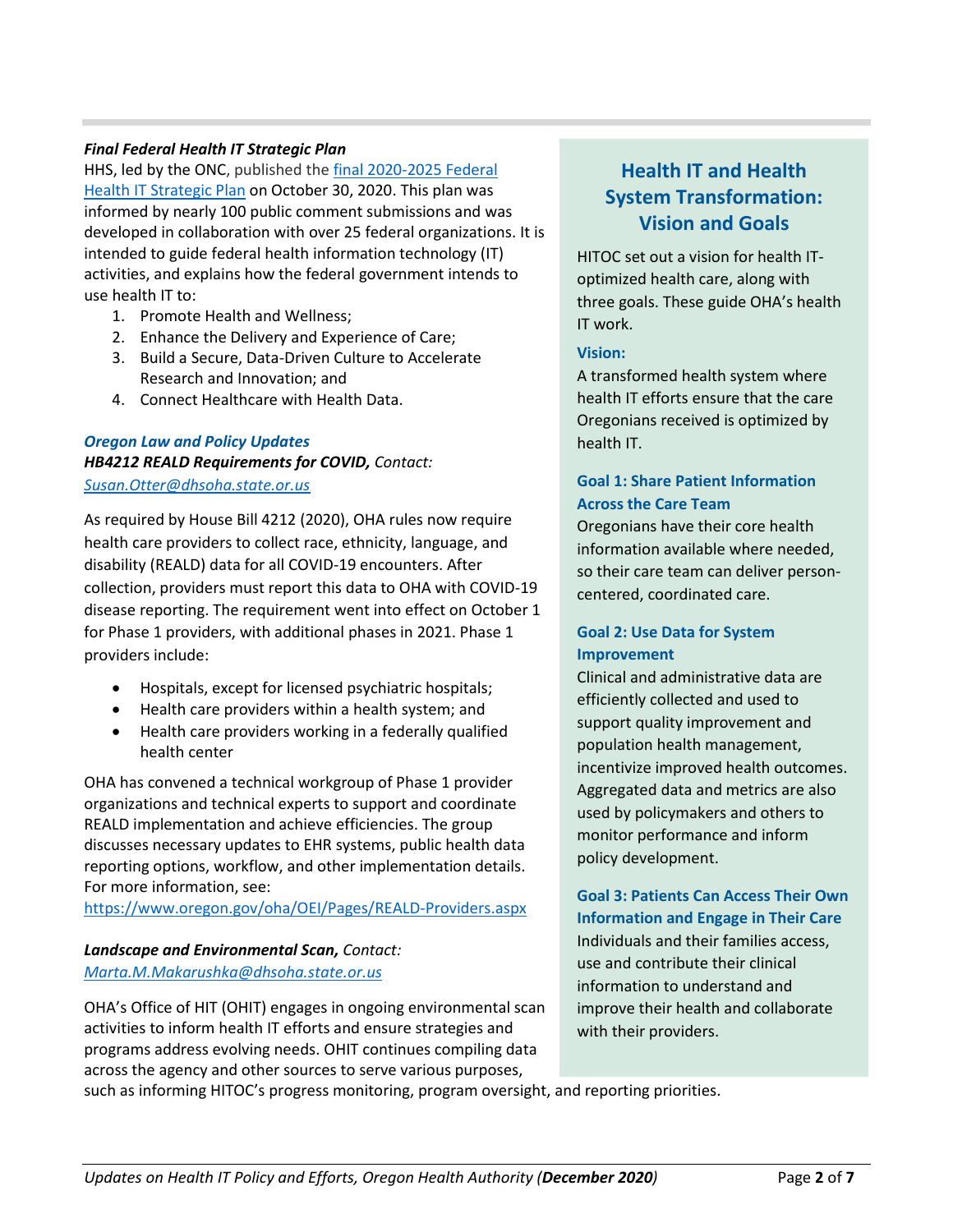- In December 2019, staff presented [a 2019 Health IT Report to HITOC](https://www.oregon.gov/oha/HPA/OHIT-HITOC/HITOC%20Meeting%20Docs/2019_HIT_Report_for_HITOC_Review.pdf) which summarizes what is known about Oregon's EHR and HIE landscape, including key health IT concepts and HITOC considerations. This report supports HITOC's data-related responsibilities and helps inform HITOC's 2020 strategic planning work.
- Past work includes a Behavioral Health HIT/HIE Scan Report based on survey and interview data. See [Behavioral Health HIT](https://www.oregon.gov/oha/HPA/OHIT-HITOC/Pages/Behavioral-Health-HIT.aspx) [Workgroup f](https://www.oregon.gov/oha/HPA/OHIT-HITOC/Pages/Behavioral-Health-HIT.aspx)or more information.
- OHA has paused further data collection during this time while staff and stakeholders are focused on COVID response. We plan to resume activities when possible in the future.

## *HITOC Strategic Plan and Annual Priorities, Contact: [Susan.Otter@dhsoha.state.or.us](mailto:Francie.J.Nevill@dhsoha.state.or.us)*

Strategic Plan Update: In 2019, HITOC began preparing to spend 2020 on efforts to update Oregon HIT Strategic Plan. In February and March, OHA conducted a series of public listening sessions and collected helpful input to inform the strategic plan. Given COVID's impact on the healthcare system, remaining listening sessions were canceled and Strategic Plan Update efforts have been placed on hold. HITOC will resume Strategic Plan Update work sometime in 2021.

Annual priorities: In February 2020, HITOC reported to the [Oregon](https://www.oregon.gov/OHA/OHPB/Pages/OHPB-Meetings.aspx)  [Health Policy Board](https://www.oregon.gov/OHA/OHPB/Pages/OHPB-Meetings.aspx) on 2019 progress and proposed 2020 priorities, including Strategic Plan update work, and further work related to HIT and social determinants of health and health equity. Due to COVID response, OHA suspended stakeholder meetings starting in April, which put HITOC's work on hold. HITOC held an August 2020 meeting to focus on COVID response and the role of health IT. HITOC tentatively plans to meet again in February 2021.

### *Behavioral Health HIT Workplan, Contact: [Jessica.L.Wilson@dhsoha.state.or.us](mailto:Jessica.L.Wilson@dhsoha.state.or.us)*

The [Behavioral Health \(BH\) HIT](https://www.oregon.gov/oha/HPA/OHIT-HITOC/Pages/Behavioral-Health-HIT.aspx) Workgroup's February 2020 meeting focused on recommendations for how OHA can use the SAMHSA block grant funding for technical assistance to substance use disorder providers around EHR and HIE adoption and use. As a result of the collaboration with the Workgroup, OHA planned and hosted two virtual behavioral health learning collaborative events in September 2020 to provide an opportunity for behavioral health providers and organizations to collaborate and share best practices, lessons learned, and challenges around EHR adoption/upgrade and HIE.

• The first event, offered September 1, was largely structured as a peer-to-peer learning event and featured the topics of behavioral health EHR adoption/upgrade, behavioral health EHR utilization in Oregon, and the collection and use of Race, Ethnicity, Language, and Disability (REALD) data. Additionally, the event offered breakout sessions for a few specific EHRs,

## **HITOC's Current Work Groups**

## **[Health IT/Health Information Exchange](https://www.oregon.gov/oha/HPA/OHIT-HITOC/Pages/HCOP.aspx)  [Community and Organizational Panel](https://www.oregon.gov/oha/HPA/OHIT-HITOC/Pages/HCOP.aspx)**

This group is composed of representatives from a variety of organizations across Oregon that are implementing or operating crossorganizational health IT and health information exchange programs. Members share best practices, identify common barriers to progress, and explore opportunities for collaboration.

### **[Behavioral Health HIT Workgroup](https://www.oregon.gov/oha/HPA/OHIT-HITOC/Pages/Behavioral-Health-HIT.aspx)**

HITOC chartered this group in 2018 to prioritize the recommendations in OHA's *[Report on Health Information Technology](https://www.oregon.gov/oha/HPA/OHIT/Resources/BH%20HIT%20Draft%20Report%2012-1-2017%20for%20HITOC%20Review.pdf)  [and Health Information Exchange Among](https://www.oregon.gov/oha/HPA/OHIT/Resources/BH%20HIT%20Draft%20Report%2012-1-2017%20for%20HITOC%20Review.pdf)  [Oregon's Behavioral Health Agencies](https://www.oregon.gov/oha/HPA/OHIT/Resources/BH%20HIT%20Draft%20Report%2012-1-2017%20for%20HITOC%20Review.pdf)*. The workgroup's recommendations were presented to HITOC in December 2018 and added to the Report as an addendum. HITOC requested the workgroup continue. It is composed of a broad representation of types of behavioral health stakeholders across Oregon.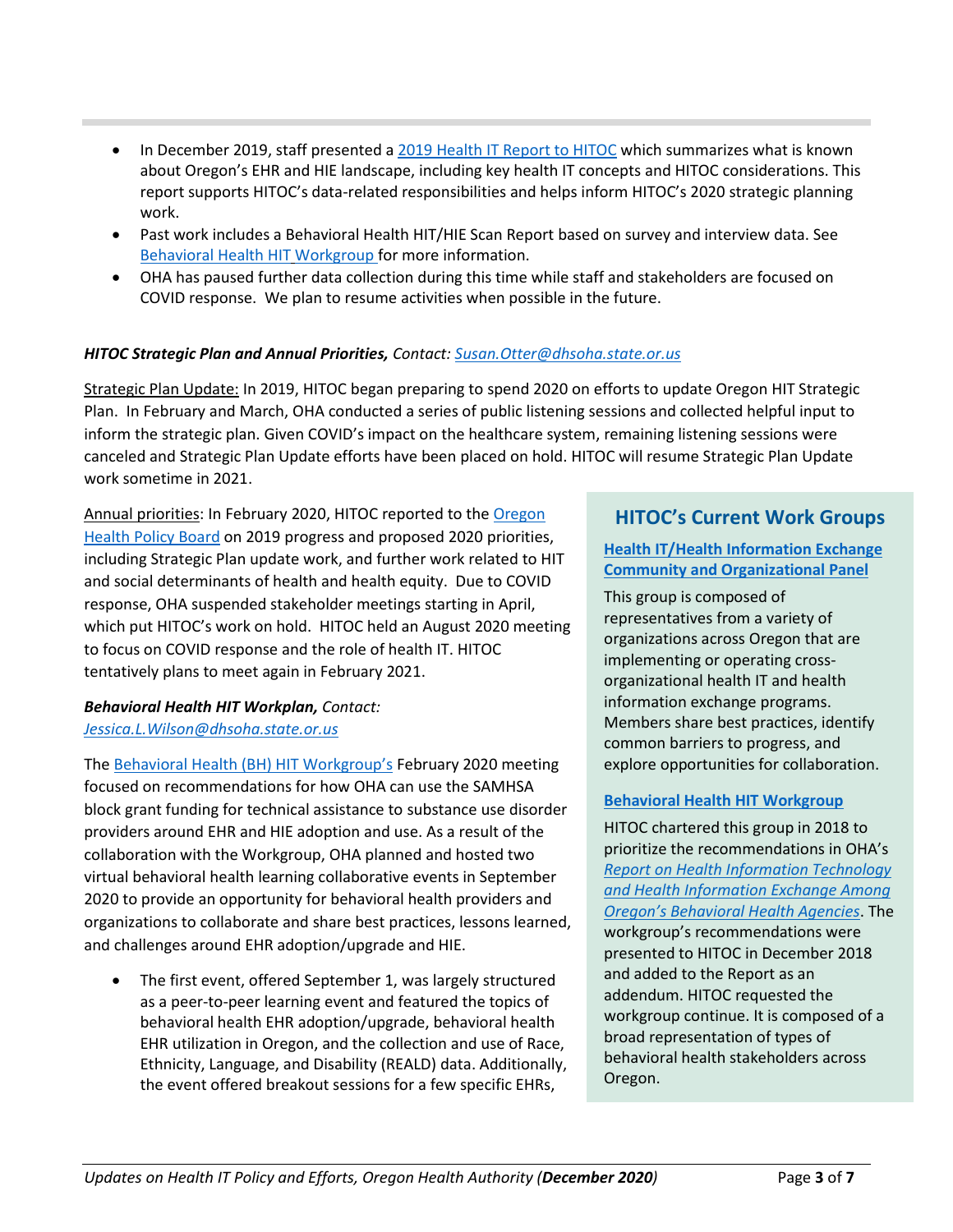telehealth, and decision-making in EHR adoption/upgrade. Nearly 200 individuals across 100 different organizations attended the event.

• The second event, offered September 21 in collaboration with the HIT Commons, centered on HIE tools and privacy and confidentiality. Attendees received guidance for using the finalized [OHA Provider](https://sharedsystems.dhsoha.state.or.us/DHSForms/Served/le8271.pdf)  [Confidentiality Tool Kit,](https://sharedsystems.dhsoha.state.or.us/DHSForms/Served/le8271.pdf) legal information, and updates to 42 CFR Part 2, and were able to participate in breakout sessions covering various HIT/HIE applications for behavioral health information sharing. More than 80 individuals attended the event. For more information: **OHA Confidentiality Tool Kit**: [https://sharedsystems.dhsoha.state.or.us/DHSForms/Served/le8271.pdf;](https://sharedsystems.dhsoha.state.or.us/DHSForms/Served/le8271.pdf) **Cover Letter:**  <https://www.oregon.gov/oha/HSD/AMH/docs/Tool-Kit-091820.pdf>

## **Oregon Health IT Program: Partnerships**

#### *HIT Commons, Contact: [Luke.A.Glowasky@dhsoha.state.or.us](mailto:Luke.A.Glowasky@dhsoha.state.or.us)*

The HIT Commons is a public/private partnership to coordinate investments in HIT, leverage funding opportunities, and advance HIE across the state. HIT Commons is co-sponsored by the Oregon Health Leadership Council (OHLC) and OHA, and is jointly funded by OHA, hospitals, health plans and CCOs. For more information see the [HIT Commons w](http://www.orhealthleadershipcouncil.org/hit-commons/)ebsite.

#### *EDie and the Collective Platform (formerly known as PreManage)*

Th[e Emergency Department Information Exchange \(EDie\)](http://www.orhealthleadershipcouncil.org/edie/) allows Emergency Departments (EDs) in real-time to identify patients with complex care needs who frequently use the emergency room for their care. In addition to utilization alerting, EDie also provides succinct but critical information to ED physicians, such as: security alerts, care guidelines entered by the patient primary care home, and contact information for case managers. All hospitals with emergency departments (excepting the VA) in Oregon are live with EDie.

The Collective Platform (aka PreManage) is a companion software tool to EDie. The Collective Platform brings the same real-time hospital event notifications (ED and Inpatient Admit, Discharge, and Transfer (ADT) data) to those outside of the hospital system, such as health plans, Medicaid coordinated care organizations (CCOs), providers, and care coordinators. In Oregon, Physician Orders for Lifesaving Treatment (POLST) forms are available to view for clinics, Skilled Nursing Facilities (SNFs), payers, and hospitals who receive EDie alerts through paper/fax.

EDie and the Collective Platform are in use statewide and adoption for Collective continues to grow. All of Oregon's CCOs receive hospital notifications through the Collective Platform (All CCOs are extending their Collective subscriptions down to their contracted providers), as are most major Oregon health plans, all of Oregon's Dental Care Organizations, and 4 tribal clinics. Behavioral health continues to be a major category of Collective users. All Type B Area Agencies, Aging and Aging & People with Disabilities, and Developmental Disabilities District offices are now using Collective.

Recent highlights:

• OHA, HIT Commons and Collective worked together in March to deploy three statewide flags indicating a patient had an ED visit with a presumptive COVID-19 indicator. Educational materials were also developed and sent to all EDIE/Collective Platform users. Confirmed COVID-19 status from some hospital facility ADT and Reliance lab feeds are now live in EDIE/Collective Platform.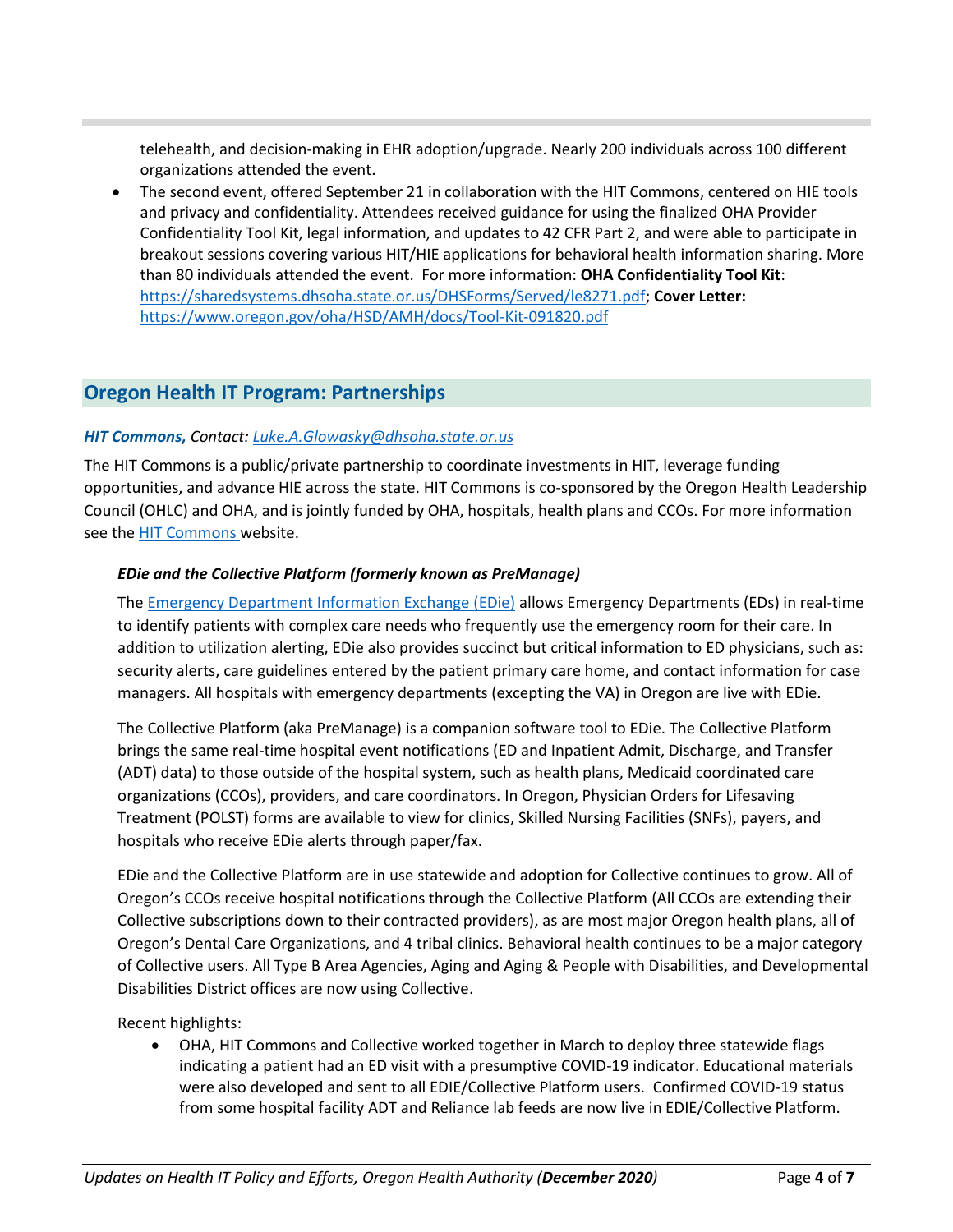For more information see: [http://www.orhealthleadershipcouncil.org/covid-19-resources-for](http://www.orhealthleadershipcouncil.org/covid-19-resources-for-collective-platform/)[collective-platform/](http://www.orhealthleadershipcouncil.org/covid-19-resources-for-collective-platform/)

- A pilot is underway in Lane County to flag when a patient is housing insecure. Data for this flag comes directly from the Homeless Management and Information System (HMIS) system.
- Apprise EDIE Dashboard Highlights, Q2 2019 Q1 2020:
	- The total number of ED visits increased by 1.0%
	- The number of High Utilizer visits increased by 3.3%
	- Co-morbid Mental Health related visits increased by 12.1%
	- Co-morbid Substance Use Disorder related visits increased by 4.3%
	- Potentially Avoidable visits from High Utilizers decreased by 3.8%
	- Visits decreased by 25% in the 90 days following an initial care guideline.

### *Oregon's Prescription Drug Monitoring Program (PDMP) Integration Initiative*

Oregon's PDMP Integration initiative connects EDie, regional health information exchanges (HIEs), EHRs, and pharmacy management systems to [Oregon's PDMP](http://www.orpdmp.com/), which includes prescription fill information on controlled substances, and is administered by OHA's Public Health Division. HIT Commons is overseeing the [PDMP Integration work](http://www.orhealthleadershipcouncil.org/pdmp-integration/) with guidance from the Oregon PDMP Integration Steering Committee and in coordination with OHA's Public Health PDMP program. Legislative updates and the latest PDMP implementation reports can now be found on the **HIT Commons website. PDMP Integration capabilities** went live in summer of 2017 and the statewide subscription funding officially launched through the HIT Commons in Spring 2018. Recent highlights include:

- 20,852 prescribers<sup>1</sup> across 189 organizations have integrated access to Oregon's PDMP data either through their EDie alerts, or through one-click access at the point of care (EHR or HIE), 8 retail pharmacy chains (across 664 sites) and 1 rural pharmacy are also live.
- Q2 2020 percentage change evaluation relative to Q2 2019:
	- Integrated queries have increased dramatically across all clinical user groups except dentists: Pharmacists (+24%), Naturopaths (+57%), Doctors of Medicine/Physicians Assistants/Osteopaths (+138%), Nurse Practitioners/Clinical Nurse Specialists (+72%), Dental Surgeons/Doctors of Medicine in Dentistry (-25%)
	- Prescriptions for opioids continued to trend downward (hydrocodone, -14.6%; oxycodone, -10.6%), while amphetamine increased (+6.8%); methylphenidate (-7.9%) and common benzodiazepines such as lorazepam (-3.4%), alprazolam (-7.1%) and clonazepam (-2.9%) decreased

### *Oregon Community Information Exchange Activities, Contact: [Lisa.A.Parker@dhsoha.state.or.us](mailto:Lisa.A.Parker@dhsoha.state.or.us)*

Community information exchange (CIE) is a network of healthcare and human/social service partners using a technology platform with functions such as a shared resource directory, "closed loop" referrals, reporting, social needs screening, and other features to electronically connect people to social services and supports.

CIEs are developing rapidly across the state, sponsored by CCOs, health plans and other organizations. Community-based organizations (CBOs), clinics, local public health authorities (LPHAs), and non-profits are participating across Oregon with two main CIE vendors: [Aunt Bertha](https://company.auntbertha.com/) and [Unite Us/Connect Oregon.](https://oregon.uniteus.com/)

<sup>&</sup>lt;sup>1</sup> This number cannot be deduplicated and may reflect duplicate prescriber counts.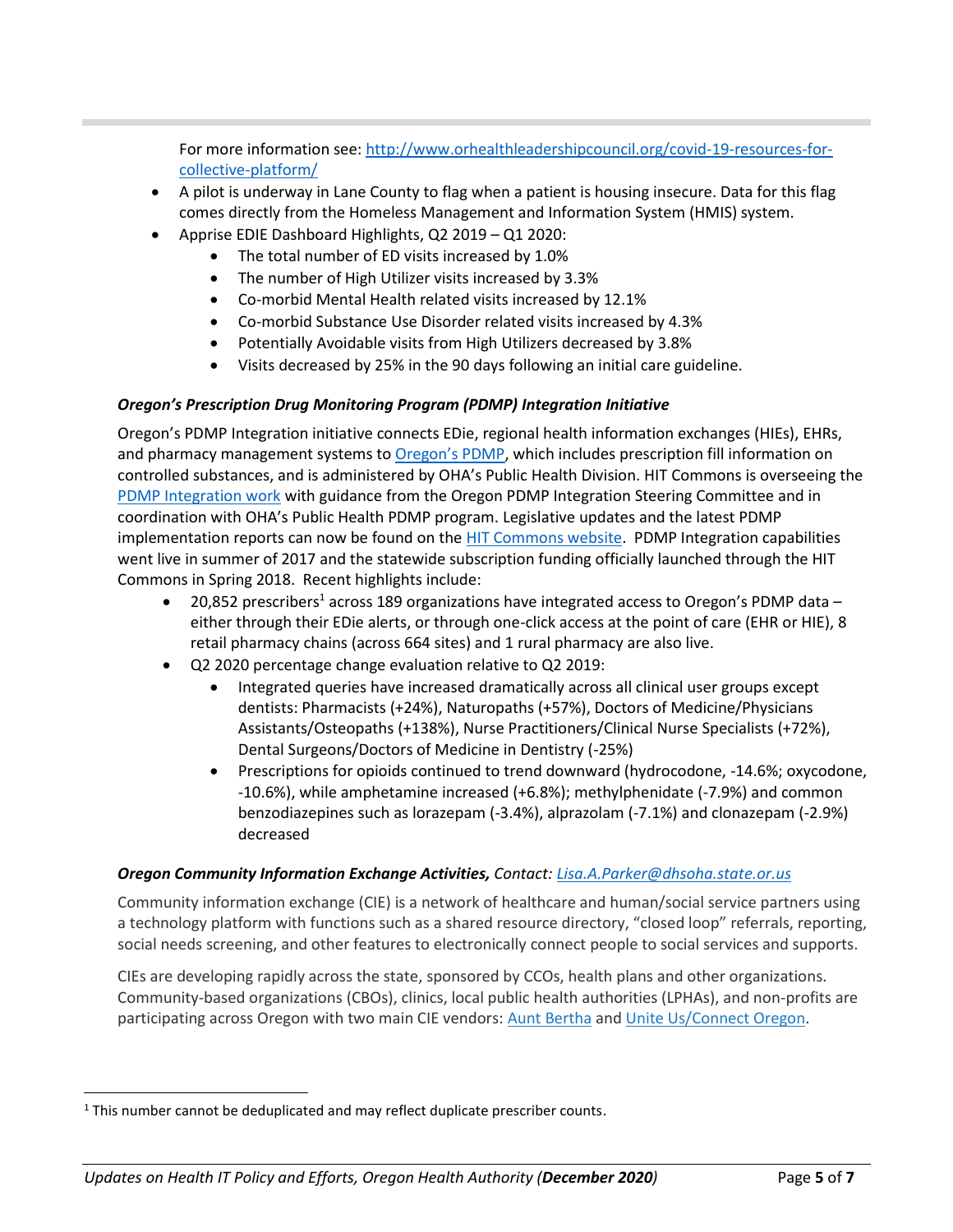OHA has funded efforts by the [HIT Commons](http://www.orhealthleadershipcouncil.org/hit-commons/) to monitor the CIE environment and convene stakeholders to align on future activities. Work to date has included:

- An [environmental scan of CIE efforts](http://www.orhealthleadershipcouncil.org/wp-content/uploads/2019/09/Oregon-CIE-Environmental-Scan-August-31-2019.pdf) in Oregon completed in fall 2019 and included 20 meetings/interviews.
- An ongoing [mapping of CIE activities](https://pdxedu.maps.arcgis.com/apps/MapSeries/index.html?appid=a9b4fbd305094c769387127521b6250e) in Oregon.
- A 2020 [Oregon CIE Advisory Group](http://www.orhealthleadershipcouncil.org/oregon-cie-advisory-group/) to engage multiple stakeholders to discuss components of an effective CIE, assess opportunities for alignment, and to develop a statewide CIE Roadmap.

*CIE for COVID* CIE can be used by interested CBOs, LPHAs, and Tribes to coordinate wraparound and social services support for COVID-19 isolation and quarantine. Joining a CIE is voluntary and not required under the [COVID-19 Grants for Community Based Organizations.](https://www-auth.oregon.gov/oha/PH/ABOUT/Pages/Community-Engagement.aspx) To learn more about this effort see our [OHA CIE](https://www-auth.oregon.gov/oha/HPA/OHIT/Documents/OHA_CIE_Flyer.pdf)  [Flyer.](https://www-auth.oregon.gov/oha/HPA/OHIT/Documents/OHA_CIE_Flyer.pdf)

To learn more, see [https://www.oregon.gov/oha/HPA/OHIT/Pages/CIE-Overview.aspx.](https://www.oregon.gov/oha/HPA/OHIT/Pages/CIE-Overview.aspx)

## **Oregon Health IT Program: Programs**

## *Medicaid EHR Incentive Program Contact: [Jessica.L.Wilson@dhsoha.state.or.us](mailto:Jessica.L.Wilson@dhsoha.state.or.us)*

[The Medicaid EHR Incentive Program](https://www.oregon.gov/oha/MHIT/pages/index.aspx) (also known as the Promoting Interoperability Program) offers qualifying Oregon Medicaid providers federally-funded financial incentives for the adoption or meaningful use of certified electronic health records technology. Eligible professional types include physicians, naturopathic physicians, pediatric optometrists, nurse practitioners, certified nurse-midwives, dentists, and physician assistants in certain settings. As of November 2020, more than \$209 million in federal incentive payments have been dispersed to 60 Oregon hospitals and 3,849 Oregon providers. The program ends in 2021.

### *Oregon Provider Directory Contact: [Karen.Hale@dhsoha.state.or.us](mailto:Karen.Hale@dhsoha.state.or.us)*

The [Oregon Provider Directory \(](https://www.oregon.gov/oha/HPA/OHIT/Pages/PD-Overview.aspx)OPD) will serve as Oregon's directory of accurate, trusted provider data. It supports care coordination, HIE, administrative efficiencies, and heath analytics. Authoritative data sources that feed the OPD are aggregated and data stewards manage the data to ensure quality. [The Provider Directory](https://www.oregon.gov/oha/HPA/OHIT/Pages/PDAC.aspx)  [Advisory Committee](https://www.oregon.gov/oha/HPA/OHIT/Pages/PDAC.aspx) provides stakeholder input and oversight to OHA's development of this program.

The OPD went live in September 2019 in a soft launch in Central Oregon. HIT Commons and OHA have partnered for soft launch. Due to COVID-19, in March 2020 OHA paused soft launch engagement activities. During the pause, OHA staff have focused on enriching the OPD with data from  $3<sup>rd</sup>$  party sources, engaging available partners for use case testing, and exploring other directory domains (e.g., social service resource directories) where the OPD aligns and can bring value.

### *Clinical Quality Metrics Registry Contact: [Katrina.M.Lonborg@dhsoha.state.or.us](mailto:Katrina.M.Lonborg@dhsoha.state.or.us)*

The [Clinical Quality Metrics Registry \(CQMR\)](https://www.oregon.gov/oha/HPA/OHIT/Pages/CQMR.aspx) has been used to support the Medicaid EHR Incentive Program and CCO quality incentive program. The CQMR collects, aggregates, and provides electronic clinical quality measure (eCQM) data to meet program requirements and achieve efficiencies for provider reporting. Because of changing national standards, however, the CQMR service will be suspended at the end of 2020. OHA remains committed to the goals of collecting robust clinical data on outcomes measures to support health system transformation. For more information, please see these [FAQs.](https://www.oregon.gov/oha/HPA/OHIT/Documents/CQMR_Suspension_FAQs.pdf)